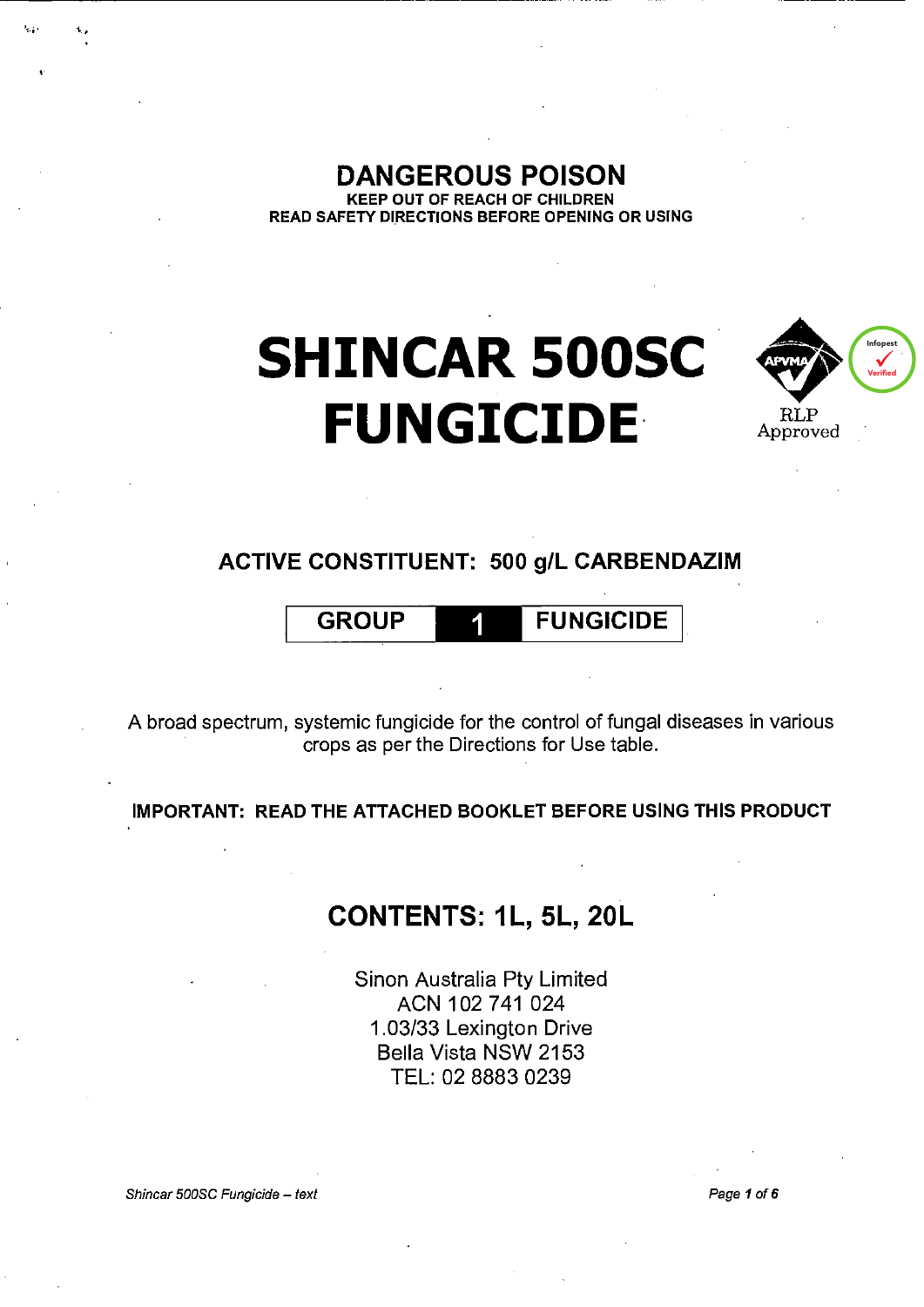#### STORAGE AND DISPOSAL

Store in a locked room or place away from children, animals, food, feedstuffs, seed and fertilizers. Store in the closed, original container in a cool, well-ventilated area. DO NOT store for prolonged periods in direct sunlight.

This container can be recycled if it is clean, dry, free of visible residues and has the *drumMUSTER* logo visible. Triple rinse container for disposal. Dispose of rinsate by adding it to the spray tank. DO NOT dispose of undiluted chemical on site. Wash outside of the container and the cap. Store cleaned container in a sheltered place with cap removed. It will then be acceptable for recycling at any drumMUSTER collection point or similar container management program site. The cap should not be replaced but may be taken separately.

If not recycling, break, crush, or puncture and deliver empty packaging to an approved waste management facility. If an approved waste management facility is not available, bury the empty packaging SOOmm below the surface in a disposal pit specifically marked and set up for this purpose clear of waterways, desirable vegetation and tree roots, in compliance with relevant Local, State or Territory government regulations. Do not burn empty containers and product.

WARNING: Contains carbendazim which causes birth defects and irreversible male infertility in laboratory animals. Avoid contact with carbendazim.

#### SAFETY DIRECTIONS

Very dangerous, particularly the concentrate. Poisonous if absorbed by skin contact, inhaled or swallowed. May irritate the eyes and skin. Avoid contact with eyes and skin. DO NOT inhale vapour or spray mist. When opening the container and preparing spray wear elbow-length chemical resistant gloves . and a face shield. After use and before eating, drinking or smoking, wash hands, arms and face thoroughly with soap\_ and water. After each day's use, wash gloves, face shield and contaminated clothing.

#### FIRST AID

If poisoning occurs, contact a doctor or Poisons Information Centre (Phone Australia: 131126).

#### MATERIAL SAFETY DATA SHEET

For further information refer to the Material Safety Data Sheet (MSDS) which is available from the supplier.

#### NOTICE TO BUYER

Sinon Australia Pty Limited will not be held liable for any loss, injury or damage, indirect or consequential, arising from the sale, supply, use or application of this product. The product is not to be used for any purpose or in any way contrary to label instructions.

### APVMA Approval No: 59434/0812 DOM:





---------

NOT A DANGEROUS GOOD FOR TRANSPORT BY RAIL OR ROAD ACCORDING TO THE AUSTRALIAN CODE (ADG) FOR THE TRANSPORT OF DANGEROUS GOODS BY RAIL AND ROAD ENVIRONMENTALLY HAZARDOUS SUBSTANCE, LIQUID TOXIC, N.O.S. (CONTAINS CARBENDAZIM) UN NO. 3082 FOR SPECIALIST ADVISE IN AN EMERGENCY ONLY, CALL 1800 033 111 ALL HOURS, AUSTRALIA WIDE

Shincar 500SC Fungicide- text Page 2 of6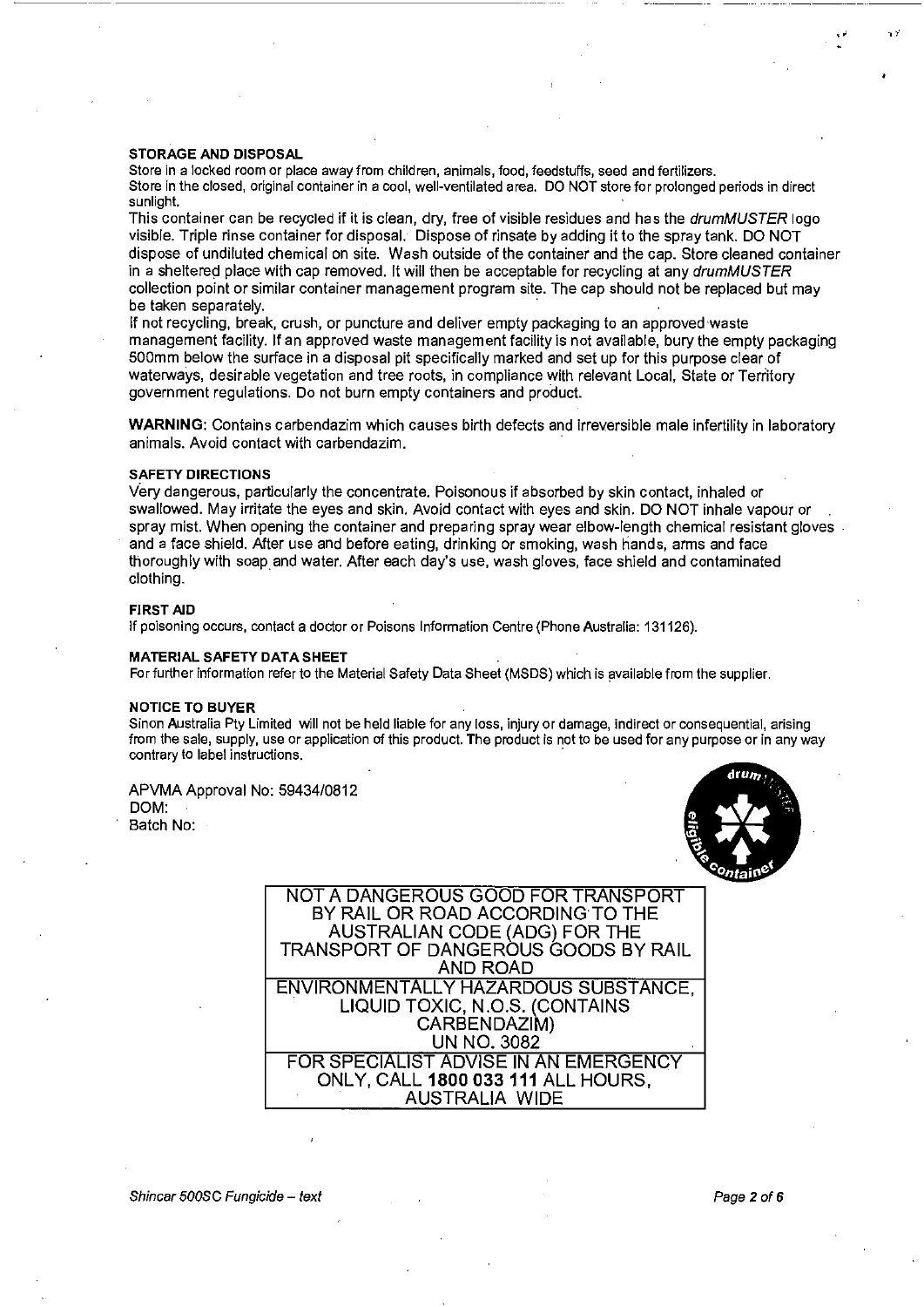## **DANGEROUS POISON**

KEEP OUT OF REACH OF CHILDREN READ SAFETY DIRECTIONS BEFORE OPENING OR USING

## **SHINCAR SOOSC FUNGICIDE**

### ACTIVE CONSTITUENT: 500 g/L CARBENDAZIM

## GROUP **FUNGICIDE**

A broad spectrum, systemic fungicide for the control of fungal diseases in various crops as per the Directions for Use table.

#### IMPORTANT: READ THIS LEAFLET BEFORE USING THIS PRODUCT

#### APVMA APPROVAL NO: 59434/0812

Sinon Australia Pty Limited ACN 102 741 024 1.03/33 Lexington Drive Bella Vista NSW 2153 TEL: 02 8883 0239

Shincar 500SC Fungicide - text

 $\overline{\mathbf{v}}_i = \begin{bmatrix} \mathbf{v}_i \\ \mathbf{v}_j \end{bmatrix}$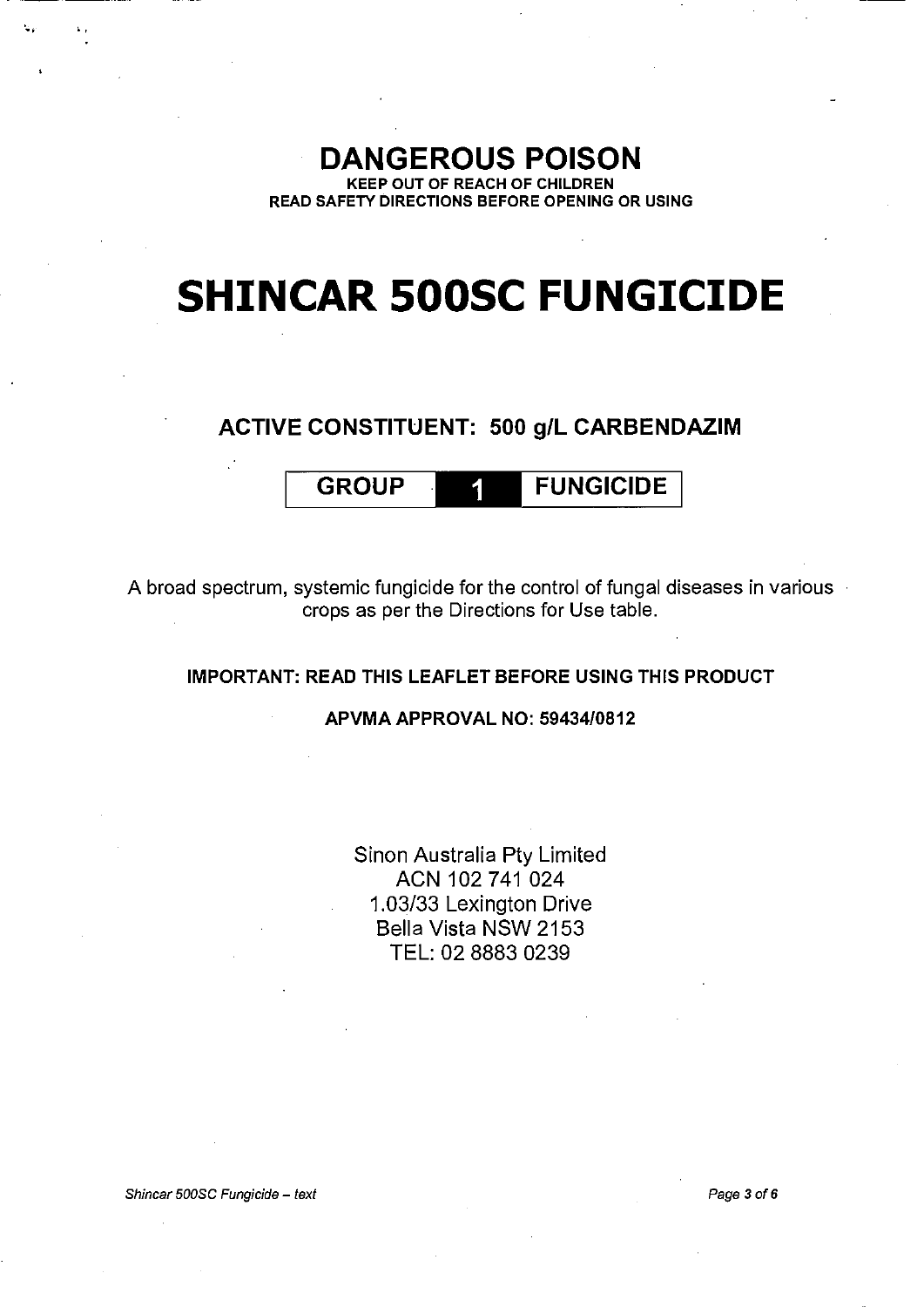## **DIRECTIONS FOR USE**

#### **Restraint:**

---··-----·--

DO NOT apply to turf, grapes, cucurbits (including melons), citrus fruit, custard apple, mango, pome fruit (apples or pears) or stone fruit (including cherries).

#### 1. TREE CROPS

|                   |                                                                  |               |                      |             | es : For all uses in this table : Apply by dilute or<br>as concentrate spraying application equipment:<br>as Apply the same total amount of product to the |
|-------------------|------------------------------------------------------------------|---------------|----------------------|-------------|------------------------------------------------------------------------------------------------------------------------------------------------------------|
|                   | table shows rates for dilute spraying. For concentrate spraying: |               |                      |             |                                                                                                                                                            |
|                   | Tefer to mixing/application section                              |               |                      |             |                                                                                                                                                            |
|                   |                                                                  |               |                      |             | crop whether applying this product by dilute                                                                                                               |
| <b>CROP</b>       | <b>PEST/DISEASE</b>                                              | <b>STATE</b>  | <b>RATE</b>          | <b>WHP</b>  | <b>CRITICAL COMMENTS</b>                                                                                                                                   |
|                   |                                                                  |               |                      |             |                                                                                                                                                            |
|                   | Macadamia Husk                                                   |               |                      |             |                                                                                                                                                            |
| Macadamia<br>nuts | Spot (Pseudocerco-                                               | All           | 50mL plus a          | 14          | Apply at 5 and 8 weeks after main flowering -                                                                                                              |
|                   | spora macadamiae)                                                | <b>States</b> | wetting<br>agent (at | days<br>(H) | Stage 2 anthesis (white flowering stage). Remove                                                                                                           |
|                   |                                                                  |               | 100mL/100            | $4 -$       | any fallen nuts from under trees prior to spraying.<br>DO NOT apply more than 2 applications of                                                            |
|                   |                                                                  |               | L)                   | weeks       | Shincar per season.                                                                                                                                        |

#### **2. OTHER CROPS**

| <b>Crops</b>                                                           | <b>Disease</b>       | <b>State</b> | Rate     | WHP     | , Critical Comments                          |  |  |
|------------------------------------------------------------------------|----------------------|--------------|----------|---------|----------------------------------------------|--|--|
| Chickpeas.                                                             | Chocolate spot.      | All States   | 500mL/ha | 4 weeks | Apply a maximum of two consecutive           |  |  |
| faba beans.                                                            | (Botrytis fabae).    |              |          | (H.G)   | applications at 14 day intervals. Apply in a |  |  |
| lentils and                                                            | Grey Mould (Botrytis |              |          |         | minimum of 100L water per hectare.           |  |  |
| vetch                                                                  | cinerea)             |              |          |         |                                              |  |  |
| NATTA BE HAER FAR AW/ BURBARE, AR IN AW/ HAWFER, AANTBARV TA TUR LABEL |                      |              |          |         |                                              |  |  |

**NOT TO BE USED FOR ANY PURPOSE, OR IN ANY MANNER, CONTRARY TO THIS LABEL UNLESS AUTHORISED UNDER APPROPRIATE LEGISLATION.** 

#### **WITHHOLDING PERIOD:**

**MACADAMIA NUTS: DO NOT HARVEST FOR 14 DAYS AFTER APPLICATION DO NOT ALLOW LIVESTOCK TO GRAZE VEGETATION IN TREATED PLANTATIONS FOR 4 WEEKS AFTER APPLICATION. DO NOT CUT TREATED VEGETATION IN TREATED PLANTATIONS FOR STOCK FEED FOR 4 WEEKS AFTER APPLICATION** 

#### **CHICKPEAS, FABA BEANS, LENTILS AND VETCH:**

**DO NOT HARVEST FOR 4 WEEKS AFTER APPLICATION DO NOT GRAZE OR CUT FOR STOCKFEED FOR 4 WEEKS AFTER APPLICATION** 

#### **GENERAL INSTRUCTIONS**

#### **MIXING/APPLICATION**

SHAKE WELL BEFORE USE. Shincar 500SC Fungicide is a liquid suspension to be mixed with water for application as a spray. Add the required quantity of Shincar SOOSC Fungicide to a partly filled spray tank and agitate. Complete filling while agitating. In the event of a stoppage during spraying, ensure the spray mixture is properly agitated before **spraying recommences.** 

#### **ADDITION OF WETTING AGENT**

The addition of a wetting agent eg. Activator Surfactant to spray mixture improves the distribution of the spray on hard to wet plants.

#### **FUNGICIDE RESISTANCE WARNING**

#### <sup>I</sup>**GROUP II FUNGICIDE** <sup>I</sup>

Shincar SOOSC Fungicide is a member of the benzimidazole group of fungicides. For fungicide resistance management Shincar SOOSC Fungicide is a Group 1 fungicide. Some naturally occurring fungal populations resistant

#### Shincar SOOSC Fungicide- *text* Page 4of6

**<sup>1</sup>**~ ... •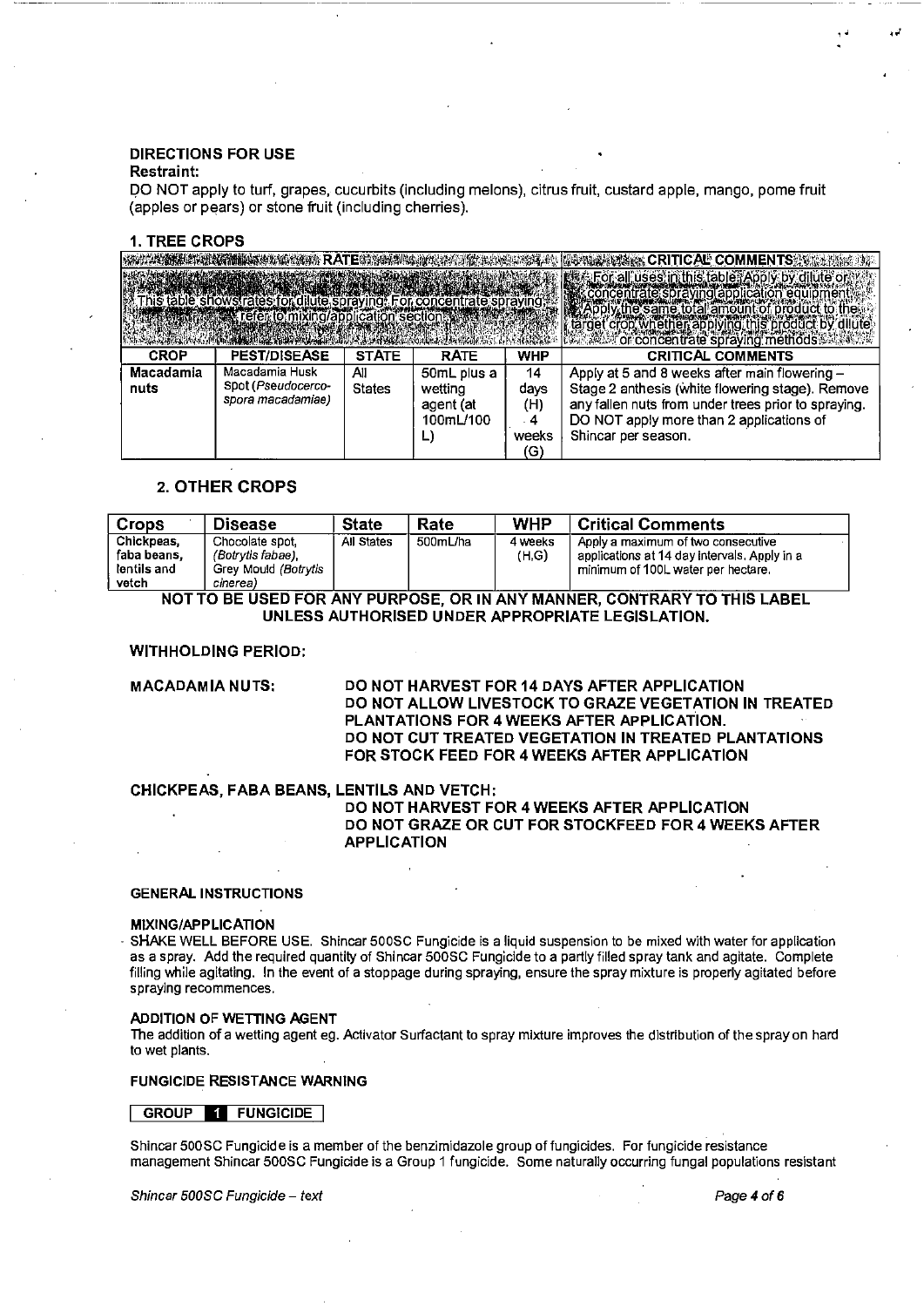to Shincar 500SC Fungicide and other Group 1 fungicides may exist through normal genetic variability in any fungal population. The resistant individuals can eventually dominate the fungi population if these fungicides are used repeatedly. These resistant fungi will not be controlled by Shincar 500SC Fungicide and other Group 1 Fungicides, thus resulting in a reduction in efficacy and possible yield loss. Since the occurrence of resistant fungi is difficult to detect prior to use, Sinon Australia Pty Limited accepts no liability for any losses that may result from the failure of Shincar 500SC Fungicide to control resistant fungi.

#### EXPORT OF TREATED PRODUCE

Growers should note that suitable MRLs or import tolerances may not be established in all markets for produce treated with Shincar 500SC Fungicide. If you are growing produce for export, please check with Sinon Australia Pty Limited for the latest information on MRLs and import tolerances BEFORE using Shincar 500SC Fungicide.

#### PROTECTION OF LIVESTOCK

Shincar 500SC Fungicide is of low toxicity to bees.

#### PROTECTION OF WILDLIFE, FISH, CRUSTACEANS AND ENVIRONMENT

Very toxic to aquatic life with long lasting effects. DO NOT contaminate wetlands or watercourses with the chemical or **used containers.** 

#### PROTECTION OF CROPS, NATIVE AND OTHER NON-TARGET PLANTS

DO NOT apply under weather conditions, or from spraying equipment that may cause spray or drift onto into nearby susceptible plants/crops, cropping lands or pastures.

#### PRECAUTION

Keep away from foodstuffs.

#### Re-entry Period

DO NOT allow entry into treated areas until the spray has dried unless wearing cotton overalls buttoned to the neck and wrist (or equivalent clothing) and chemical resistant gloves. Clothing must be laundered after each day's use.

#### STORAGE AND DISPOSAL

Store in a locked room or place away from children, animals, food, feedstuffs, seed and fertilizers.

Store in the closed, original container in a cool, well-ventilated area. DO NOT store for prolonged periods in direct sunlight.

This container can be recycled if it is clean, dry, free of visible residues and has the drumMUSTER logo visible. Triple rinse container for disposal. Dispose of rinsate by adding it to the spray tank. DO NOT dispose of undiluted chemical on site. Wash outside of the container and the cap. Store cleaned container in a sheltered place with cap removed. It will then be acceptable for recycling at any drumMUSTER collection point or similar container management program site. The cap should not be replaced but may be taken separately.

If not recycling, break, crush, or puncture and deliver empty packaging to an approved waste management facility. If an approved waste management facility is not available, bury the empty packaging 500mm below the surface in a disposal pit specifically marked and set up for this purpose clear of waterways, desirable vegetation and tree roots, in compliance with relevant Local, State or Territory government regulations. Do not burn empty containers OR product.

WARNING: Contains carbendazim which causes birth defects and irreversible male infertility in laboratory animals. Avoid contact with carbendazim.

#### SAFETY DIRECTIONS

Very dangerous, particularly the concentrate. Poisonous if absorbed by skin contact, inhaled or swallowed. May irritate the eyes and skin. Avoid contact with eyes and skin. DO NOT inhale vapour or spray mist. When opening the container and preparing spray wear elbow-length chemical resistant gloves and a face shield. After use and before eating, drinking or smoking, wash hands, arms and face thoroughly with soap and water. After each day's use, wash gloves, face shield and contaminated clothing.

#### FIRST AID

If poisoning occurs, contact a doctor or Poisons Information Centre (Phone Australia: 131126).

#### MATERIAL SAFETY DATA SHEET

For further information refer to the Material Safety Data Sheet (MSDS) which is available from the supplier.